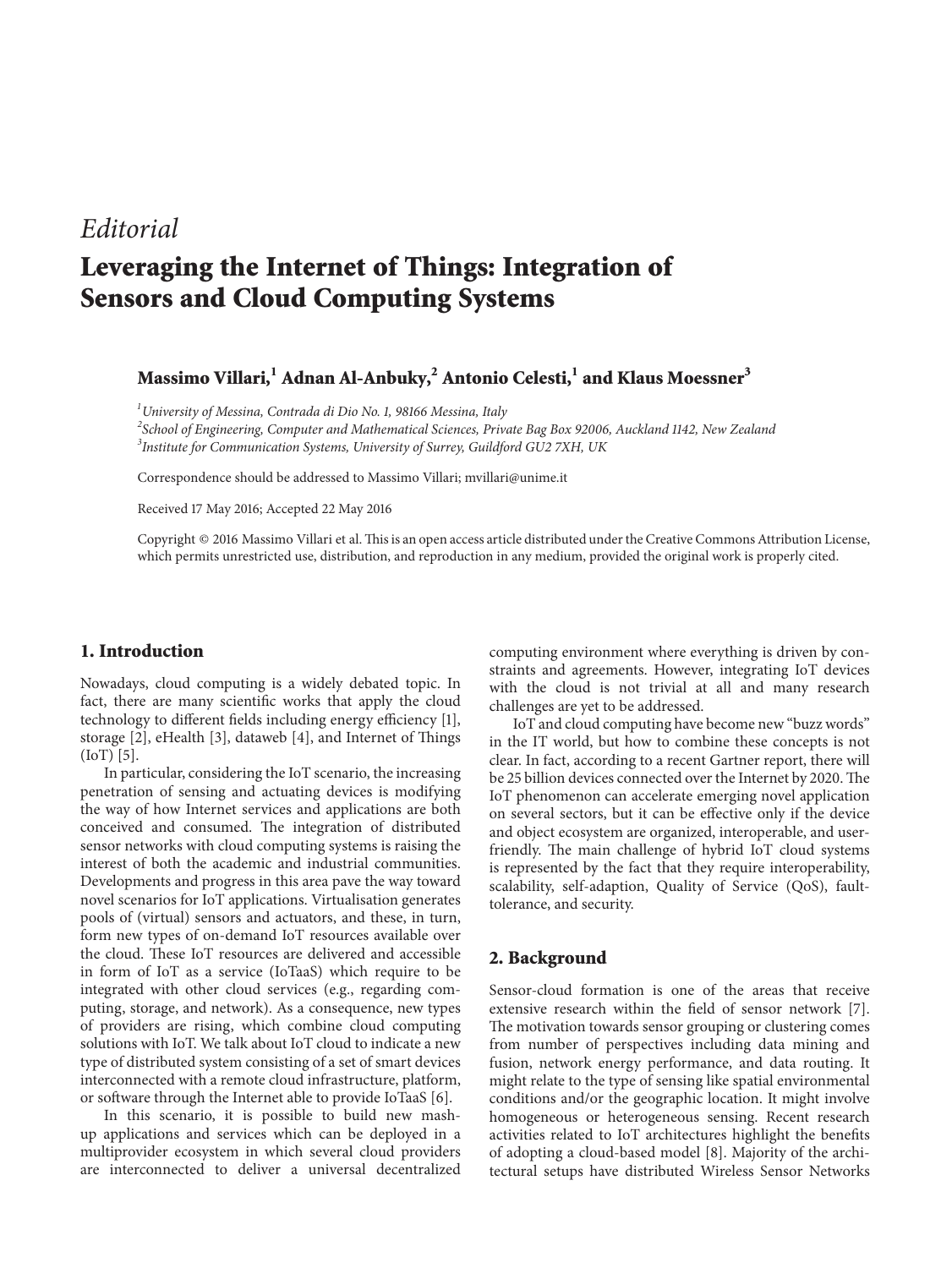(WSN) clouds for sensing physical data which, in turn, are supported by a more efficient and computationally powerful overall cloud computing model. In [\[9](#page-3-8)], the authors proposed a cloud-based architecture in which the cloud acts as a virtual sink with multiple sink points. This datum is then stored and processed in a distributed fashion within the cloud. The authors employed the NS-2 simulator and lay more focus on the packet transmission. However, the architectural organization of the physical sensor cloud besides optimizing the cloud performance does not feature in their work. Moreover, the types of adopted Operating Systems have not been specified. The combination of IoT and WSN technologies is being extensively utilized for large scale IoT projects by industries and academic researchers [\[10](#page-3-9)].

Quality of Service (QoS) is a fundamental networking problem affecting both wired and wireless IoT systems. IoT WSN architectures have Service Level Agreement (SLA) requirements which differ from traditional WSN [\[11](#page-3-10)]. Heterogeneous IoT nodes in IP-enabled sensor networks have very different SLA requirements in terms of delay, energy consumption, and reliability. Thanks to limited buffering capabilities, queue congestion can occur leading to degradation of QoS [\[12\]](#page-3-11). Minimizing the energy communication/computation of the low-power sensors is a major constraint for the low battery-powered sensors [\[9](#page-3-8)], along with increasing throughput and reliability of the overall IoT architecture [\[13\]](#page-3-12). The area of QoS management and QoS attributes (energy consumption, throughput, reliability, etc.) in a complex scalable IoT WSN framework has not been properly addressed and studied and the definition of QoS for IoT architectures is still not clear [\[14](#page-3-13)]. Built-in QoS guarantees are essential for the network algorithms and advanced energy saving protocols in an intelligent end-to-end IoT cloud framework. High level IoT sensor network applications require application scheduling and resource provisioning to satisfy SLA requirements. In this context, it is of utmost importance to optimize scheduling performance and reduce associated resource provisioning costs [\[14](#page-3-13)]. An IoT-enabled architecture for interconnecting a network of heterogeneous, low-power wireless transceivers through a standard interface such as the IPv6 protocol and 6LoWPAN has served as the backbone for realizing several fully pervasive and ubiquitous large scale IoT projects [\[15](#page-3-14)] such as Smart Campus Testbed [\[16](#page-3-15)], SmartSantander EU, CitySense [\[17\]](#page-3-16), and Smart City of the ARTEMIS JU SP3SOFIA project [\[18](#page-3-17)] as well as for deployment in healthcare telematics, agriculture, transportation sectors, and so forth. Such large scale IoT systems require high levels of energy efficiency and QoS requirements.

Nowadays, security is seen as one of the major factors that slows down the rapid and large scale adoption and deployment of both the IoT and cloud computing. In fact, security in IoT and cloud computing is a widely discussed topic [\[19](#page-3-18), [20](#page-3-19)]. In [\[21](#page-3-20)], the authors investigate the security issues and challenges on the IoT-based Smart Grids (SG) and define the major security services that should be considered when dealing with SG security. A Key distribution for secure eHealth applications in IoT is fundamental to enforce security [\[22\]](#page-3-21). Security is fundamental for scalability, flexibility, and reliability at both data and system levels [\[23\]](#page-3-22).

Another interesting research topic regards the unification of resilient cloud systems and secure IoT environments. In [\[24](#page-3-23)], the authors propose an approach to provide secure IoT services using the Datagram Transport Layer Security (DTLS) as a de facto security protocol. In particular, they examined problems that can happen when applying the DTLS protocol to the IoT, which comprises constrained devices and constrained networks. To solve the problems, they separate the DTLS protocol into a handshake phase (i.e., establishment phase) and an encryption phase (i.e., transmission phase).

#### **3. Motivation**

"The social and technical IoT phenomena possess the power to disrupt our society such as the Internet before." IoT is becoming the technological innovation driving applications that have the power to change the markets across different domains. Thousands of applications can be identified in each domain and new ones appear everyday, but inevitably they now require a strong interconnection among things. The state-of-the-art witnesses the technological and methodological issues concerning aspects such as interoperability, scalability, privacy, standardization, and legal issues. Many researchers are looking at efficient and smart ways for using IoT in the near future. The scientific research on IoT looks at devices located in the edge of the Internet. They leverage techniques of proximity and locality for working, but there are not so many works investigating the interaction of IoT devices with cloud computing systems. Cloud systems in IoT are fundamental to manage the devices connected through the Internet in a given administrative domain. This special issue includes high quality and novel contributions from researchers coming from both the academic and industrial communities who work on the integration of distributed sensor networks, cloud computing, and IoT environments. In particular, it advances the state-of-the-art in IoT cloud considering the following main aspects: (i) integration of IoT devices with the cloud, (ii) configuration of IoT devices over the cloud, (iii) communication of IoT devices over the cloud, and (iv) security of IoT devices over the cloud.

#### **4. Advances in the State-of-the-Art**

This special issue advances the state-of-the-art focusing on four macroareas that are (i) integration of IoT devices with the cloud, (ii) configuration of IoT devices over the cloud, (iii) communication of IoT devices over the cloud, and (iv) security of IoT devices over the cloud.

Regarding integration of IoT devices with the cloud, J. Augustyn et al., in "Hi-Speed USB Based Middleware for Integration of Real-Time Systems with the Cloud," discuss the integration sophisticated sensors and actuators with the cloud, by means of the use of a piece of middleware. This integration results in handling streams of data produced by sensors as well as streams sent back to actuators. In cases for which both large streams and a short reaction time are required, a special real-time oriented approach is necessary to design and build an interconnected piece of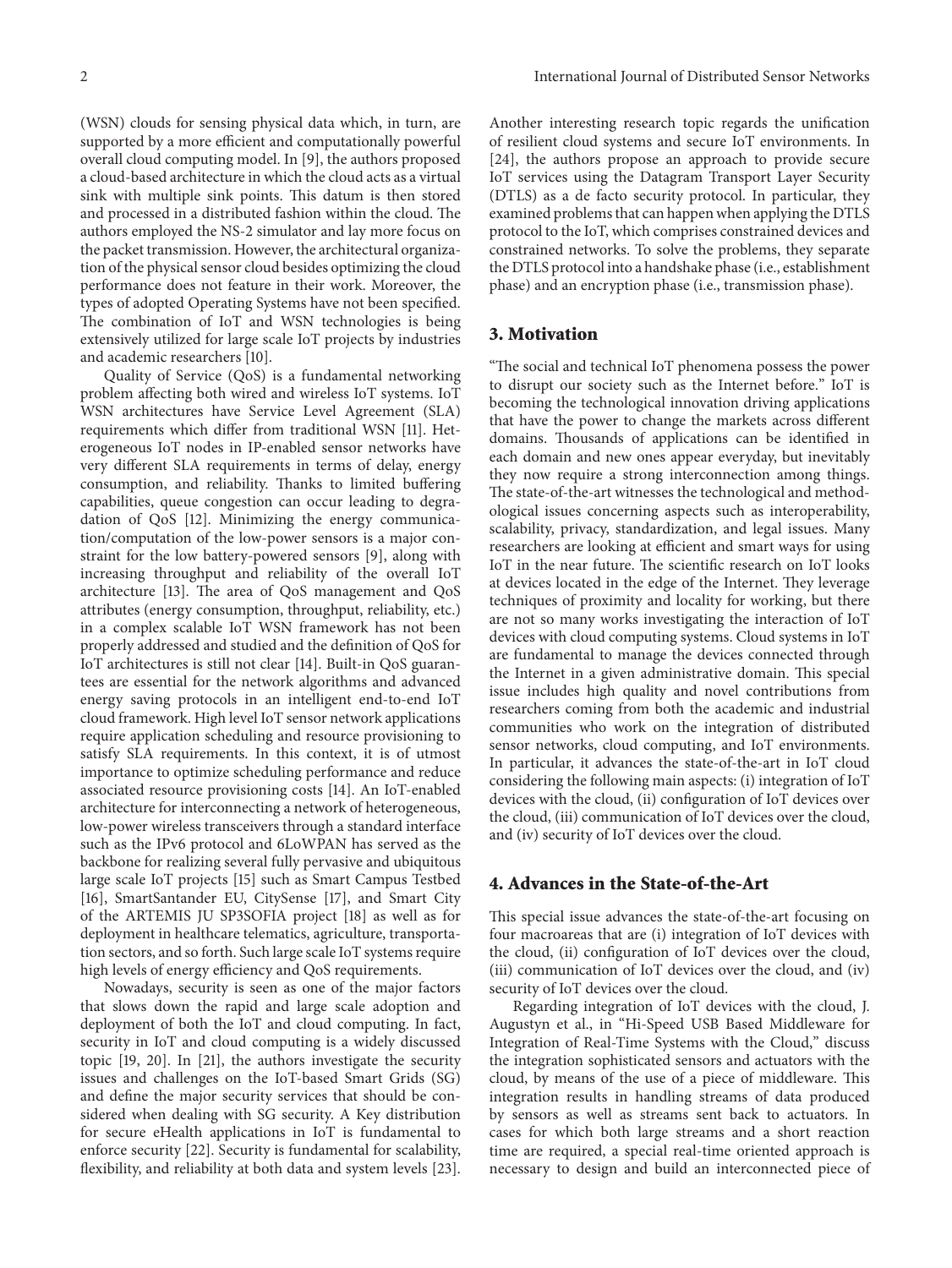middleware. In particular, the authors propose a hybrid low-cost, low-power middleware architecture for handling and processing sensor related data streams. It is based on two microprocessor boards interconnected by high speed USB links. The system includes three embedded hardware implementations of the proposed architecture, two software realizations (single and multithread ones), and two process scheduling algorithms that have been examined to evaluate their real-time performances. A series of experiments have been performed in order to measure closed loop control times and sensor data streams achievable in practice. An outcome is presented and discussed in detail. Obtained results confirm that the proposed architecture can be applied as middleware to integrate such elements of Internet of Things as robots and similarly time-constrained systems with the cloud. The results can serve as reference point in research and development of real-time middleware solutions.

Regarding configuration of IoT devices over the cloud, A. Puliafito et al., in "Towards the Integration between IoT and Cloud Computing: An Approach for the Secure Self-Configuration of Embedded Devices," focus on selconfiguration mechanisms in IoT clouds. The secure bootup and setup of Internet of Things (IoT) devices connected over the cloud represent a challenging open issue. This paper deals with the automatic configuration of IoT devices in a secure way through the cloud, in order to provide new addedvalue services. After a discussion on the limits of current IoT and cloud solutions in terms of secure self-configuration, the authors present a cloud-based architecture that allows IoT devices to interact with several federated cloud providers. In particular, they present two possible scenarios, that is, single cloud and federated cloud environments, interacting with IoT devices and we address specific issues of both. Moreover, we present several design highlights on how to operate considering real open hardware and software products already available in the market.

Regarding Communication of IoT devices over the cloud, F. Van den Abeele et al., in "Integration of Heterogeneous Devices and Communication Models via the Cloud in the Constrained Internet of Things," focus on communication models in IoT Clouds. As the Internet of Things continues to expand in the coming years, the need for services that span multiple IoT application domains will continue to increase in order to realize the efficiency gains promised by the IoT. Today, however, service developers looking to add value on top of existing IoT systems are faced with very heterogeneous devices and systems. These systems implement a wide variety of network connectivity options, protocols (proprietary or standards-based), and communication methods all of which are unknown to a service developer that is new to the IoT. Even within one IoT standard, a device typically has multiple options for communicating with others. In order to alleviate service developers from these concerns, the author present a cloud-based platform for integrating heterogeneous constrained IoT devices and communication models into services. An evaluation shows that the impact of our approach on the operation of constrained devices is minimal while providing a tangible benefit in service integration of lowresource IoT devices. A proof of concept demonstrates the

latter by means of a control and management dashboard for constrained devices which was implemented on top of the presented platform. The results of our work enable service developers to more easily implement and deploy services that span a wide variety of IoT application domains.

Regarding security of IoT devices over the cloud, X. Li et al., in "A Method for Trust Quantification in Cloud Computing Environments," focus on analysing the trustiness in IoT cloud environments. Cloud computing and Internet of Things (IoT) are emerging technologies that have experienced rapid development in recent years.While cloud computing presents a new platform over which services are offered to the user more conveniently, IoT facilitates the collection of a large amount of data via interconnected wireless sensors for event monitoring and control. In such environments, ownership and control over the data may lead to potential conflict between the protection of data and the provision of services. Thus, cloud security has received a great deal of attention in recent years. The authors propose a method for trust quantification based on fuzzy comprehensive evaluation theory for cloud computing to protect user data through trust quantification of cloud services; after that they introduce a trust ontology for cloud services and define user preference trust values. By enhancing the existing trust concept based on dynamic requirements, the authors introduce some cloud service attributes to study layered service representation for trust preference and then apply the fuzzy comprehensive evaluation theory to perform trust quantification. Finally, some experiments are performed to prove the effectiveness of the proposed method. M. Xiang et al., in "Avoiding the Opportunist: The Role of Simmelian Ties in Fostering the Trust in Sensor-Cloud Networks," specifically focus on studying the trustiness in Wireless Sensor-Cloud Networks (WSCNs). New concepts of trust has emerged in recent studies as an alternative mechanism to address security concerns in WSCN. Most of the studies on trust are focusing on how to model and evaluate trust so as to effectively detect any malicious activity in the network and then isolate and avoid them. In addition, WSCNs are very dynamic and flexible, thus being hard to keep a static network topology and connectivity which bring more challenges to be secured. In this paper, we have introduced the new angle of adaptive network approach to discover the interplay between network nodes trust evaluation and its underlying topology change. It has been found that the network connectivity change will also have strong impact on the trust behavior running over it. Inspired from the trust studies in sociology, the authors discuss how Simmelian tie structured networks enable more positive impact on fostering trustworthiness among wireless sensor nodes and how structural hole characterized networks provide more opportunity for misbehaviors, having a negative impact on securing the sensor-cloud networks.

#### **Acknowledgments**

We wish to thank all the researchers who submitted papers to this special issue for having shared their work with us, as well as reviewers, who made a remarkable effort in reviewing